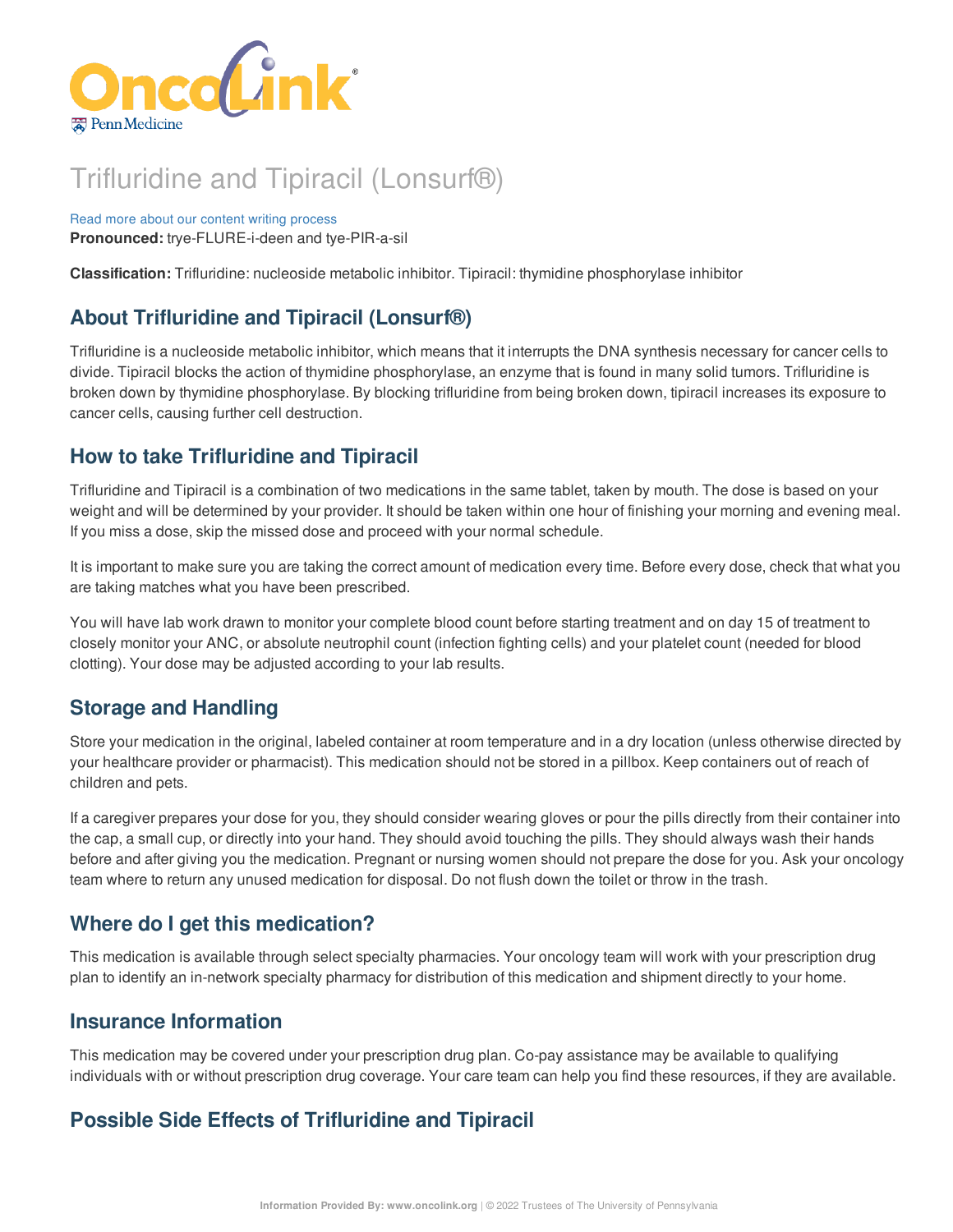There are a number of things you can do to manage the side effects of trifluridine and tipiracil. Talk to your care team about these recommendations. They can help you decide what will work best for you. These are some of the most common or important side effects:

#### **Infection and Low White Blood Cell Count (Leukopenia or Neutropenia)**

This medication can cause life threatening infections, with or without a decrease in white blood cell counts.

White blood cells (WBC) are important for fighting infection. While receiving treatment, your WBC [count](https://www.oncolink.org/chemo-printer/25966?theme=oncolink/support/side-effects/low-blood-counts/neutropenia) can drop, putting you at a higher risk of getting an infection. You should let your doctor or nurse know right away if you have a fever (temperature greater than 100.4 or 38°C), sore throat or cold, shortness of breath, cough, burning with urination, or a sore that doesn't heal.

#### **Tips to preventing infection:**

- [Washing](https://www.oncolink.org/chemo-printer/25966?theme=oncolink/cancer-treatment/hospital-helpers/hand-hygiene-hand-washing) hands, both yours and your visitors, is the best way to prevent the spread of infection.
- Avoid large crowds and people who are sick (i.e.: those who have a cold, fever or cough or live with someone with these symptoms).
- When working in your yard, wear protective clothing including long pants and gloves.
- Do not handle pet waste.
- Keep all cuts or scratches clean.
- Shower or bath daily and perform frequent [mouth](https://www.oncolink.org/chemo-printer/25966?theme=oncolink/support/side-effects/gastrointestinal-side-effects/mucositis/mucositis-mouth-sores-oral-care-tip-sheet) care.
- Do not cut cuticles or ingrown nails. You may wear nail polish, but not fake nails.
- Ask your oncology care team before scheduling dental appointments or procedures.
- Ask your oncology care team before you, or someone you live with, has any vaccinations.

#### **Low Red Blood Cell Count (Anemia)**

Your red blood cells are responsible for carrying oxygen to the tissues in your body. When the red cell [count](https://www.oncolink.org/chemo-printer/25966?theme=oncolink/support/side-effects/low-blood-counts/low-red-blood-cell-count-anemia) is low, you may feel tired or weak. You should let your oncology care team know if you experience any shortness of breath, difficulty breathing or pain in your chest. If the count gets too low, you may receive a blood transfusion.

#### **Fatigue**

[Fatigue](https://www.oncolink.org/chemo-printer/25966?theme=oncolink/support/side-effects/other-side-effects/fatigue-and-cancer/managing-fatigue) is very common during cancer treatment and is an overwhelming feeling of exhaustion that is not usually relieved by rest. While on cancer treatment, and for a period after, you may need to adjust your schedule to manage fatigue. Plan times to rest during the day and conserve energy for more important activities. Exercise can help combat fatigue; a simple daily walk with a friend can help. Talk to your healthcare team for helpful tips on dealing with this side effect.

#### **Nausea and/or Vomiting**

Talk to your oncology care team so they can prescribe medications to help you manage nausea and [vomiting](https://www.oncolink.org/chemo-printer/25966?theme=oncolink/support/side-effects/gastrointestinal-side-effects/nausea-and-vomiting). In addition, dietary changes may help. Avoid things that may worsen the symptoms, such as heavy or greasy/fatty, spicy or acidic foods (lemons, tomatoes, oranges). Try saltines, or ginger ale to lessen symptoms.

Call your oncology care team if you are unable to keep fluids down for more than 12 hours or if you feel lightheaded or dizzy at any time.

#### **Low Platelet Count (Thrombocytopenia)**

Platelets help your blood clot, so when the [count](https://www.oncolink.org/chemo-printer/25966?theme=oncolink/support/side-effects/low-blood-counts/low-platelet-count-thrombocytopenia) is low you are at a higher risk of bleeding. Let your oncology care team know if you have any excess bruising or bleeding, including nose bleeds, bleeding gums or blood in your urine or stool. If the platelet count becomes too low, you may receive a transfusion of platelets.

- Do not use a razor (an electric razor is fine).
- Avoid contact sports and activities that can result in injury or bleeding.
- Do not take aspirin (salicylic acid), non-steroidal, anti-inflammatory medications (NSAIDs) such as Motrin/Advil (ibuprofen), Aleve (naproxen), Celebrex (celecoxib) etc. as these can all increase the risk of bleeding. Please consult with your healthcare team regarding use of these agents and all over the counter medications/supplements while on therapy.
- Do not floss or use toothpicks and use a soft-bristle toothbrush to brush your teeth.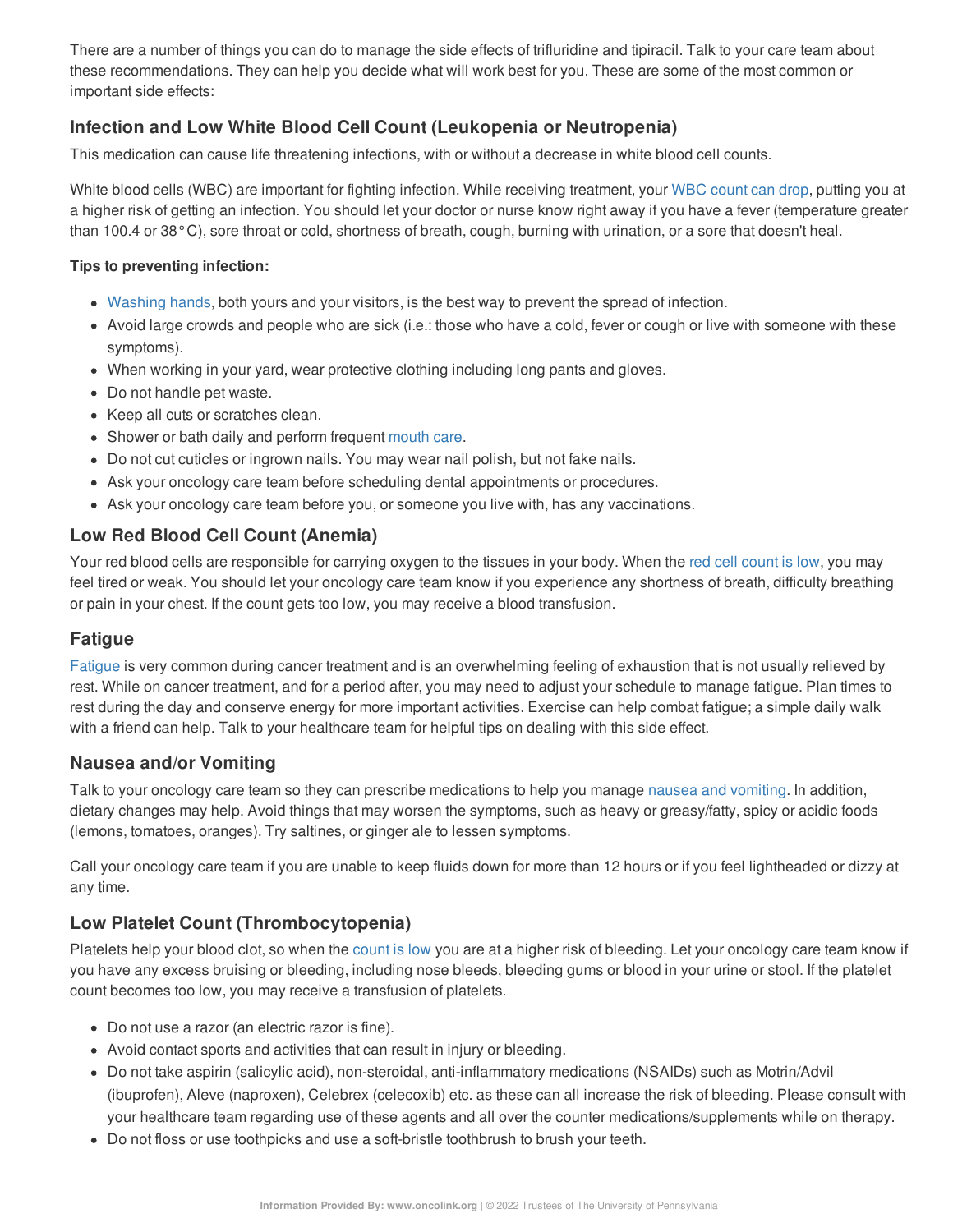#### **Decrease in Appetite**

[Nutrition](https://www.oncolink.org/chemo-printer/25966?theme=oncolink/support/nutrition-and-cancer/during-and-after-treatment) is an important part of your care. Cancer treatment can affect your appetite and, in some cases, the side effects of treatment can make eating difficult. Ask your oncology care team about nutritional counseling services at your treatment center to help with food choices.

- Try to eat five or six small meals or snacks throughout the day, instead of 3 larger meals.
- If you are not eating enough, nutritional supplements may help.
- You may experience a metallic taste or find that food has no taste at all. You may dislike foods or beverages that you liked before receiving cancer treatment. These symptoms can last for several months or longer after treatment ends.
- Avoid any food that you think smells or tastes bad. If red meat is a problem, eat chicken, turkey, eggs, dairy products and fish without a strong smell. Sometimes cold food has less of an odor.
- Add extra flavor to meat or fish by marinating it in sweet juices, sweet and sour sauce or dressings. Use seasonings like basil, oregano or rosemary to add flavor. Bacon, ham and onion can add flavor to vegetables.

#### **Diarrhea**

Diarrhea can be a serious side effect that can lead to dehydration. Notify your care team if you develop diarrhea.

Your oncology team can recommend medications to relieve [diarrhea](https://www.oncolink.org/chemo-printer/25966?theme=oncolink/support/side-effects/gastrointestinal-side-effects/diarrhea/diarrhea). Also, try eating [low-fiber](https://www.oncolink.org/chemo-printer/25966?theme=oncolink/support/nutrition-and-cancer/during-and-after-treatment/low-fiber-diet-for-diarrhea), bland foods, such as white rice and boiled or baked chicken. Avoid raw fruits, vegetables, whole grain breads, cereals and seeds. Soluble fiber is found in some foods and absorbs fluid, which can help relieve diarrhea. Foods high in soluble fiber include: applesauce, bananas (ripe), canned fruit, orange sections, boiled potatoes, white rice, products made with white flour, oatmeal, cream of rice, cream of wheat, and farina. Drink 8-10 glasses on non-alcoholic, un-caffeinated fluid a day to prevent dehydration.

#### **Reproductive Concerns**

Exposure of an unborn child to this medication could cause birth defects, so you should not become pregnant or father a child while on this medication. For women, effective birth control is necessary during treatment and for at least 6 months after your last dose. For men, effective birth control is necessary during treatment and for at least 3 months after your last dose. Even if your menstrual cycle stops or you believe you are not producing sperm, you could still be fertile and conceive. You should not breastfeed while receiving this medication and for at least 1 day after your last dose.

# Bevacizumab (Avastin®)

Read more about our content writing [process](https://www.oncolink.org/chemo-printer/25966?theme=oncolink/about/content) **Pronounced:** BEV-a-SIZ-oo-mab

**Classification:** Monoclonal Antibody

## **About Bevacizumab (Avastin®)**

Monoclonal antibodies are created in a lab to attach to the targets found on specific types of cancer cells. The antibody "calls" the immune system to attack the cell it is attached to, resulting in the immune system killing the cell. These antibodies can work in different ways, including stimulating the immune system to kill the cell, blocking cell growth or other functions necessary for cell growth.

Bevacizumab is a monoclonal antibody that binds to and inhibits the activity of vascular endothelial growth factor (VEGF). This prevents the VEGF from interacting with its receptor on endothelial cells (lining of blood vessel). This, in turn, inhibits the formation of new blood vessels, which slows down the growth of the particular tissue. In essence, it kills tumors by cutting off their blood supply.

## **How to Take Bevacizumab (Avastin®)**

Bevacizumab is given by intravenous (IV, into a vein) infusion. The amount of time the infusion will take will depend on your treatment plan and if you tolerate the medication. Dosage depends on the person's size and type of cancer being treated. How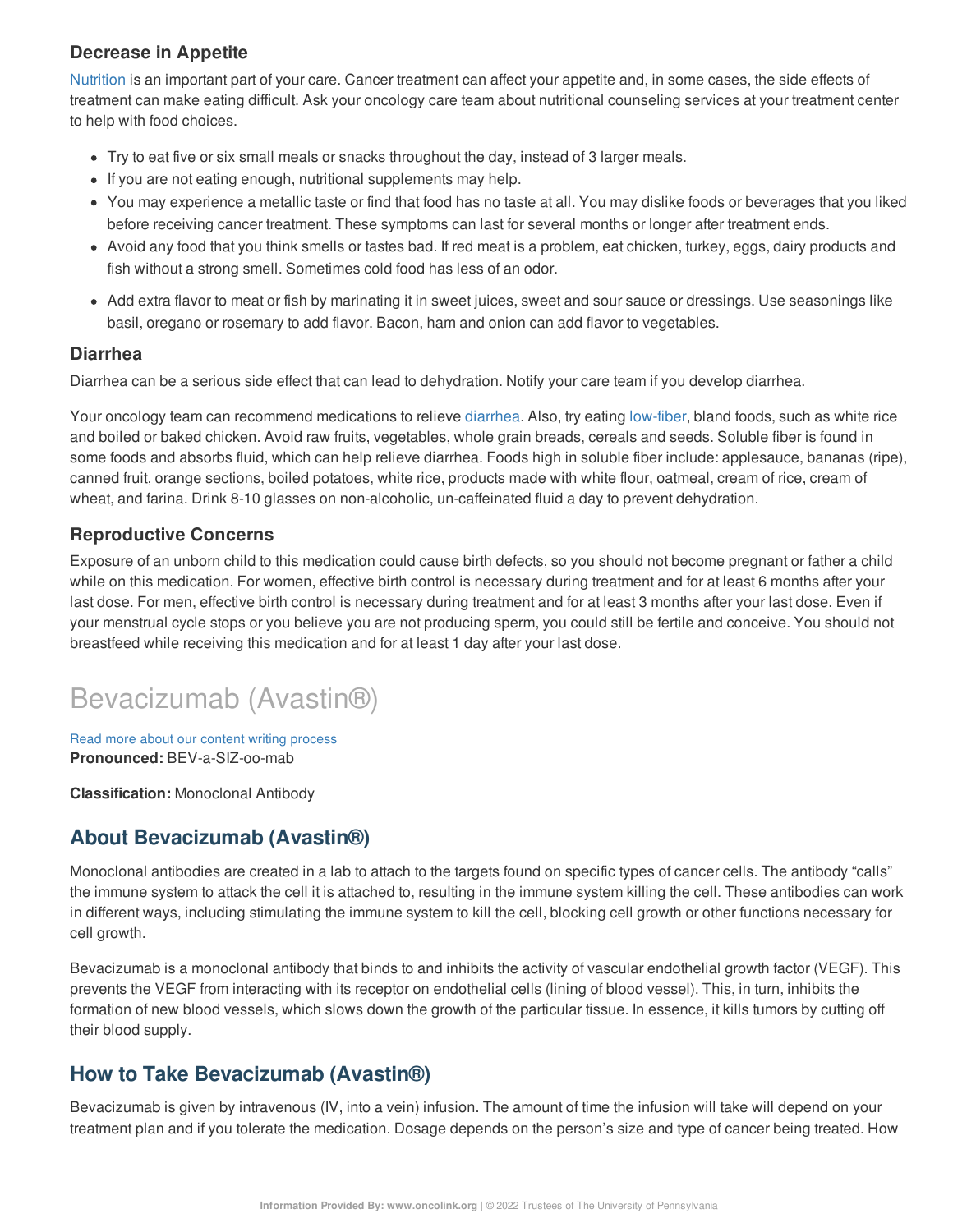often you receive this medication and what other medications you receive will be determined by your care team.

## **Possible Side Effects of Bevacizumab (Avastin®)**

There are a number of things you can do to manage the side effects of bevacizumab. Talk to your care team about these recommendations. They can help you decide what will work best for you. These are some of the most common or important side effects:

#### **High Blood Pressure**

Patients receiving bevacizumab can develop high blood pressure (hypertension). Your blood pressure should be monitored at every clinic visit or every 2-3 weeks. If your blood pressure is elevated, you may be treated with a medication to reduce your pressure. If severe hypertension develops, bevacizumab should be discontinued immediately. Your blood pressure should continue to be monitored, even if bevacizumab is stopped. Signs of hypertension to report to your team include: blurry vision, nosebleed, headache and fatigue.

### **Fatigue**

[Fatigue](https://www.oncolink.org/chemo-printer/25966?theme=oncolink/support/side-effects/other-side-effects/fatigue-and-cancer/managing-fatigue) is very common during cancer treatment and is an overwhelming feeling of exhaustion that is not usually relieved by rest. While on cancer treatment, and for a period after, you may need to adjust your schedule to manage fatigue. Plan times to rest during the day and conserve energy for more important activities. Exercise can help combat fatigue; a simple daily walk with a friend can help. Talk to your healthcare team for helpful tips on dealing with this side effect.

#### **Bleeding**

Patients may experience minor bleeding, such as a nosebleed. Serious bleeding has also occurred in patients treated with this medication, including coughing up blood, bleeding into the stomach, vomiting blood, bleeding in the brain (stroke), and vaginal bleeding. People who have had serious bleeding should not take this medication. These events are uncommon, though if they occur, bevacizumab should be discontinued. While a nosebleed may not seem like much of a concern, you should notify your healthcare team right away if you develop bleeding of any sort.

#### **Less common, but important side effects can include:**

- *Wound Healing:* This medication can lead to slower or incomplete wound healing, such as a surgical wound not healing or staying closed. Therefore, it is recommended that the medication be discontinued 4 weeks prior to any surgery. In addition, the medication should be held for 28 days after surgery and any surgical incision should be fully healed prior to starting or restarting the medication. If you have a surgical wound that has not healed or begins to have signs of infection (redness, swelling, warmth), report this to your healthcare team.
- *Kidney Damage:* Kidney damage can occur while receiving bevacizumab. Your healthcare team will monitor this by periodically checking the amount of protein in your urine. If the protein levels become elevated, you may require further urine tests to evaluate your kidney function. If your kidneys become damaged, you may need to stop receiving this medication
- *Blood Clots, Stroke and Heart Attack:* Bevacizumab can increase the risk of blood clots, stroke and heart attack. If you experience symptoms of these problems, you should contact your healthcare provider immediately or go to an emergency room. Symptoms can include: swelling, redness or pain in an extremity, chest pain or pressure, pain in your arm, back, neck or jaw, shortness of breath, numbness or weakness on one side of the body, trouble talking, confusion or mental status changes.
- *Infusion Reactions:* The infusion can cause a reaction that may lead to chills, fever, low blood pressure, nausea and vomiting. Reactions are most common during the first week of therapy, including the evening after the infusion. Let your nurse know if you are feeling any different during your infusion.
- *Gastrointestinal Perforation:* This medication can cause a tear in the intestinal wall, also called a gastrointestinal perforation. Signs of this can include: new or worsening pain in the abdomen, new abdominal swelling, chills, fever, constipation, nausea or vomiting. If you experience any of these, contact your healthcare provider immediately or go to the emergency room.
- *Posterior Reversible Encephalopathy Syndrome (PRES):* In rare cases, this medication has caused a neurological disorder called posterior reversible encephalopathy syndrome (PRES), also called reversible posterior